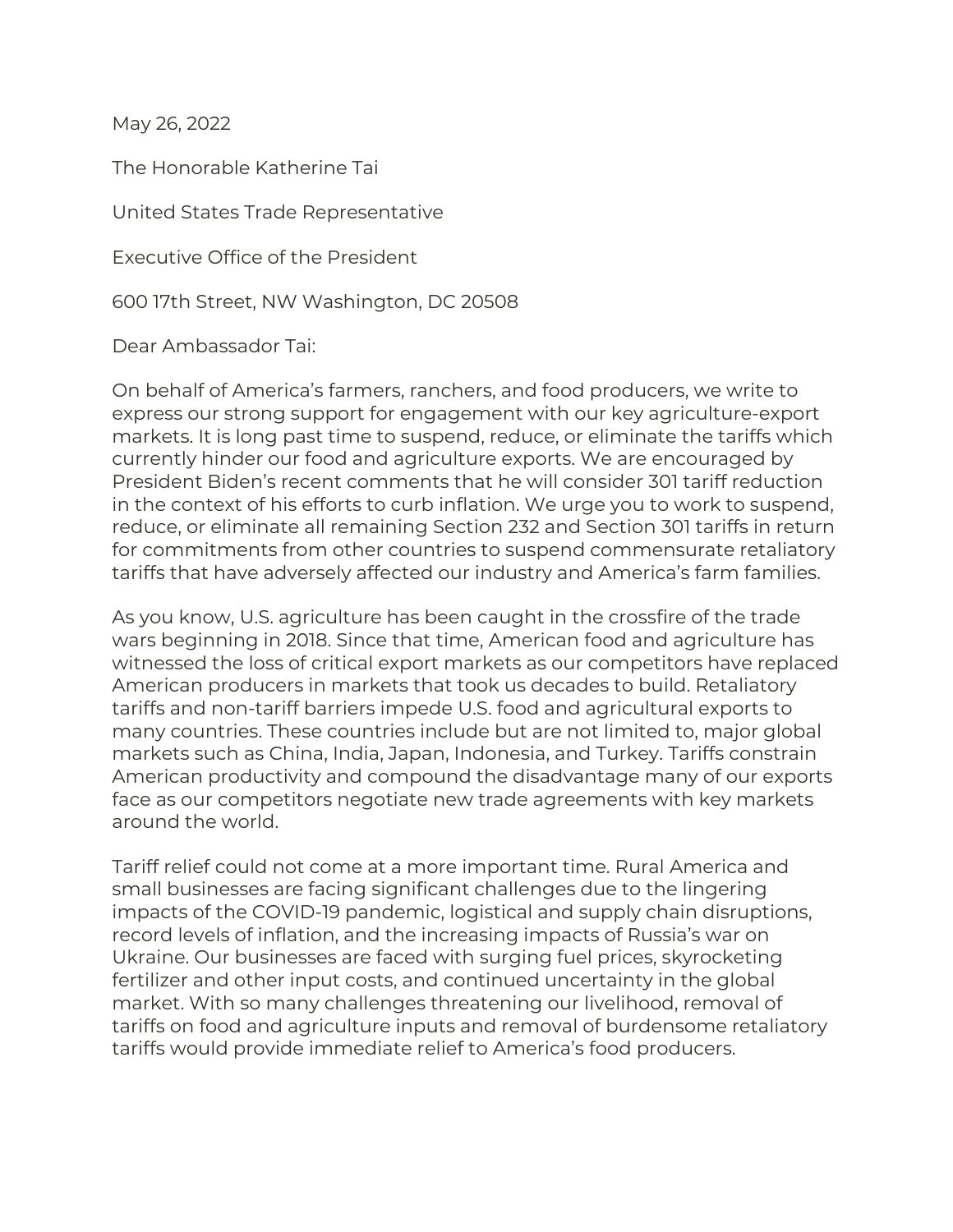U.S. food and agriculture appreciates your efforts and the work of Secretary Vilsack and Secretary Raimondo, to negotiate the lifting of the Section 232 and retaliatory tariffs with Europe, Japan, and the United Kingdom. Those endeavors have provided real assistance to portions of the U.S. food and agriculture economy. Nonetheless, there is much work left to do to fully restore America's agricultural competitiveness and reestablish our access to critical export markets.

By rolling back 301 and 232 tariffs and eliminating retaliatory tariffs, you can increase market access for U.S. food and agriculture exports and reduce costs for critical machinery, fertilizer, agricultural chemicals and other food and agriculture inputs. These efforts would have an immediate effect and would ease the uncertainty felt by all rural America.

We appreciate your consideration of these important issues. If you have any questions or need any additional information, please do not hesitate to reach out to us directly at [brian@farmersforfreetrade.com.](mailto:brian@farmersforfreetrade.com)

Sincerely,

Almond Alliance

American Association of Port Authorities

American Farm Bureau Federation

American Feed Industry Association

American Fruit & Vegetable Processors & Growers Coalition

American Seed Trade Association

American Soybean Association

Animal Health Institute

Association of Equipment Manufacturers (AEM)

Biotechnology Innovation Organization

Corn Refiners Association

CropLife America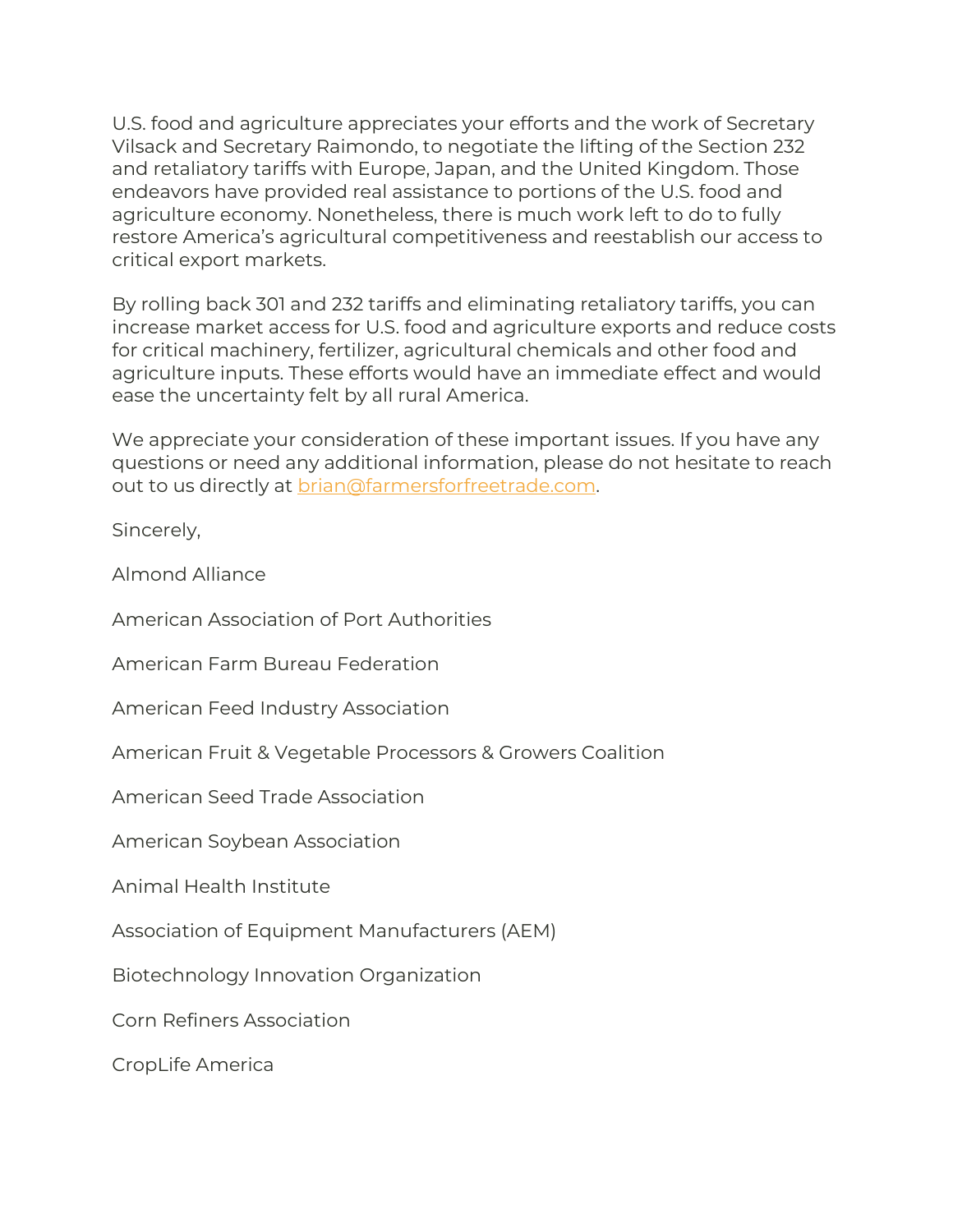Distilled Spirits Council of the United States Edge Dairy Farmer Cooperative Farmers for Free Trade FMI – the Food Industry Association Fresh Produce Association of the Americas Global Cold Chain Alliance International Fresh Produce Association KCoe Isom, LLP National Association of State Departments of Agriculture National Association of Wheat Growers National Council of Farmer Cooperatives National Grain and Feed Association National Milk Producers Federation National Oilseed Processors Association National Pork Producers Council National Restaurant Association North American Meat Institute Northwest Horticultural Council Novozymes Pet Food Institute Sweetener Users Association Syngenta The Port of Virginia